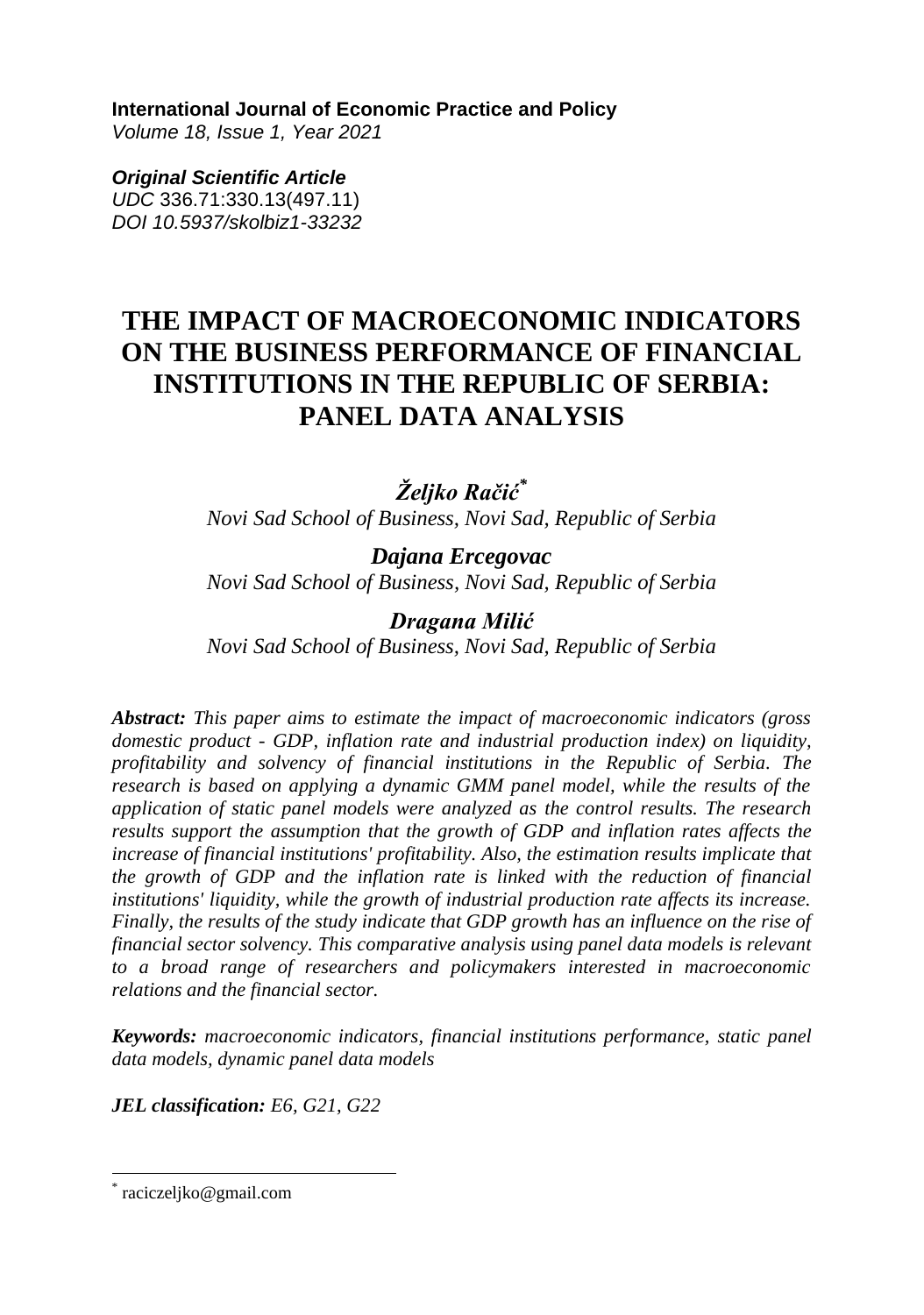# **PANEL ANALIZA UTICAJA MAKROEKONOMSKIH POKAZATELJA NA POSLOVANJE FINANSIJSKIH INSTITUCIJA U REPUBLICI SRBIJI**

*Sažetak: Cilj ovog rada je da pruži ocenu uticaja makroekonomskih indikatora (bruto domaćeg proizvoda - BDP, stope inflacije i indeksa industrijske proizvodnje) na likvidnost, profitabilnost i solventnost finansijskih institucija u Republici Srbiji. Istraživanje je bazirano na primeni dinamičkog GMM panel modela, dok su kao kontrolni rezultati analizirani rezultati primene statičkih panel modela. Rezultati istraživanja idu u prilog pretpostavke da rast bruto domaćeg proizvoda i stopa inflacije utiču na povećanje profitabilnosti finansijskih institucija. Takođe, rezultati ukazuju da rast bruto domaćeg proizvoda i stopa inflacije utiču na smanjenje likvidnosti finansijskih institucija, dok rast stope industrijske proizvodnje utiče na njeno povećanje. Na kraju, rezultati istraživanja impliciraju da rast BDP utiče na rast solventnosti finansijskog sektora. Komparativna studija primenom panel modela je relevantna širokom krugu istraživača i kreatorima ekonomske politike, zainteresovanim za makroekonomske relacije i finansijski sektor.* 

*Ključne reči: makroekonomski pokazatelji, performanse finansijskih instituticija, statički panel modeli, dinamički panel modeli*

## **1. INTRODUCTION**

Macroeconomic indicators determine stability and encourage economic growth and development in each country. The business results of financial institutions, as intermediaries that connect demand and supply in the financial markets, significantly depend on the movement of leading economic indicators. This paper aims to assess the impact of macroeconomic developments on the efficiency of financial institutions in the Republic of Serbia. The panel data analysis was performed on a sample of 23 financial institutions, of which 20 banks and three insurance companies. The research covers the period from 2017 to 2020.

We conduct the assessment of macroeconomic trends based on GDP growth rate, inflation rate and the index of industrial production in the Republic of Serbia. The research results are based on applying a dynamic GMM panel model, followed by the analysis of control results of the application of static panel models. The research data is the financial statements of analyzed domestic financial companies. The research aims to evaluate the characteristics of statistically significant nexus between the macroeconomic indicators and liquidity, profitability and capital level of financial institutions. The paper's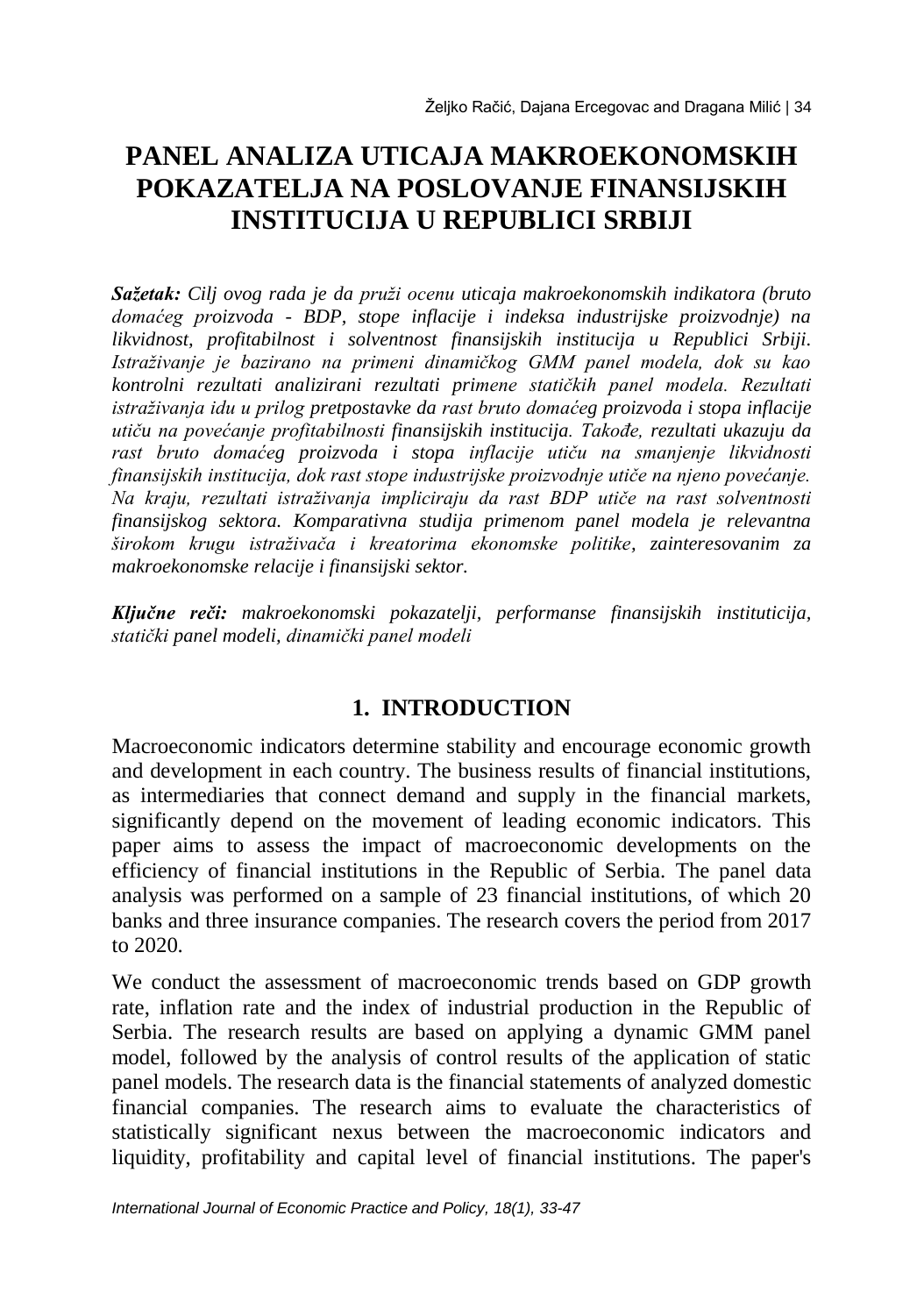conclusions can be helpful for policymakers and macroeconomic and business analysts interested in economic movements in the national financial sector.

## **2. BRIEF LITERATURE REVIEW**

The domestic financial sector has gone through huge and turbulent changes in the last twenty years. The entry of foreign capital, acquisitions and stronger prudential control induced necessary transformation in order to establish a more efficient and profitable financial sector (Ercegovac, Vlaović Begović, & Jovin, 2019). The mentioned research concludes that there is a trend of concentration of the total profits and losses in the domestic banking sector, significant capital adequacy, substantial liquidity with the dominant share of foreign banks in total assets, equity, and realized profits of the banking sector. On the other hand, with the high level of liquidity and capital adequacy ratio, Milišić and Račić (2019) conclude that domestic banks face an excess of credit potential and rising nonperforming loans with the significant market concentration and a dominant share of the five largest banks in the banking sector. Moreover, foreign banks also lead ahead in the implementation of innovations and digitizing the customer services and banking procedures (Ercegovac, Jovin, & Račić, 2018).

The analysis of the impact of macroeconomic trends on financial institutions (Mitrović, Nestorović, & Ljubić, 2016) is mainly based on the empirical analysis (Lucchetta, 2007; Bohachova, 2008; Trenca, Petria & Corovei, 2015; Kiymaz, 2004; Swamy, 2012; Somoye & Ilo, 2009) and the use of various forms of regression analysis (Newbold, Carlson & Thorne, 2010). In previous researches, GDP and inflation rates, as main macroeconomic indicators, are analyzed the most often. On the other side, liquidity, profitability and capital adequacy are analyzed as business characteristics of the financial institutions.

The theoretical framework supports the view that GDP growth, as the most important macroeconomic variable, has a positive impact on the operations of financial institutions, primarily because of rising interest rates and increasing the creditworthiness of market entities (Račić, Stanišić & Račić, 2014). Previous research on the role of macroeconomic indicators on banks during the last global economic crisis (Hamid, Waheed & Khalid, 2014), then in the Republic of China (Sufian & Habibullah, 2009), as well as in comparative studies of their impact on business within traditional and Islamic banking (Mohammad, Asutay, Dixon & Platonova, 2020), backed up the assumption that GDP growth has a positive impact on the banking sector. Živkov, Poparić and Ilić (2020) come to the conclusion that GDP level and inflation rate affect only long-term loans to enterprises. However, there are studies that come to the opposite results, such as a study of banks in India (Al-Homaidi, Almaqtari,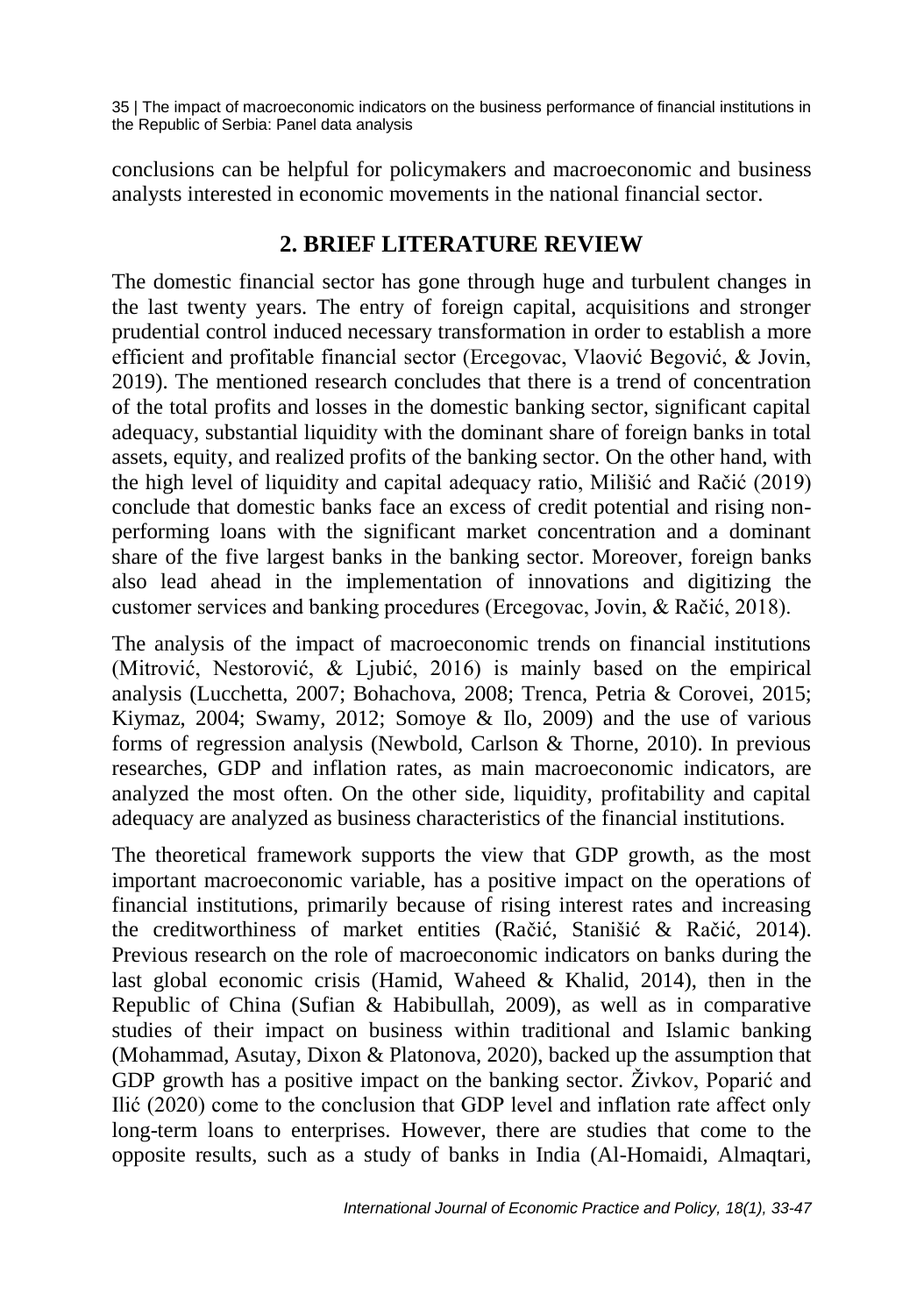Yahya & Amgad, 2020), with the conclusion that GDP growth and inflation affect the reduction of bank profitability.

Previous research shows that inflation was a statistically significant variable but with mixed effects on liquidity (Hamid, Waheed & Khalid, 2014; Račić, 2014) and bank profitability (Sufian & Habibullah, 2009; Hada, Bărbuță-Mișu, Cristina Iuga & Wainberg, 2020; Živkov, Poparić & Ilić, 2020; Olufemi & Muazu, 2020). Also, inflation has a weakly positive correlation, statistical significance, with liquidity indicators of banking LTD (loan to deposit ratio) (Milić, 2017).

Finally, previous researches indicate a positive correlation between the growth of industrial outputs and the increase of business results of financial institutions. Research supports the assumption that financial institutions perform better in countries with a higher level of international trade (Olufemi & Muaza, 2020) and countries with a higher share of foreign investment in overall investments (Hamid, Waheed & Khalid, 2014).

## **3. DATA AND METHODOLOGY**

### **3.1. SAMPLE**

The research is based on a sample of twenty banks that cover 85% of the total assets of the domestic banking sector and three insurance companies that cover 48% of the total assets of the insurance sector of Serbia. The list of banks and insurance companies is presented in the following table (Table 1).

The sample includes only financial institutions with complete data set for the entire period covered by the research. The research is based on the analysis of quarterly financial reports, a total of 460 observations.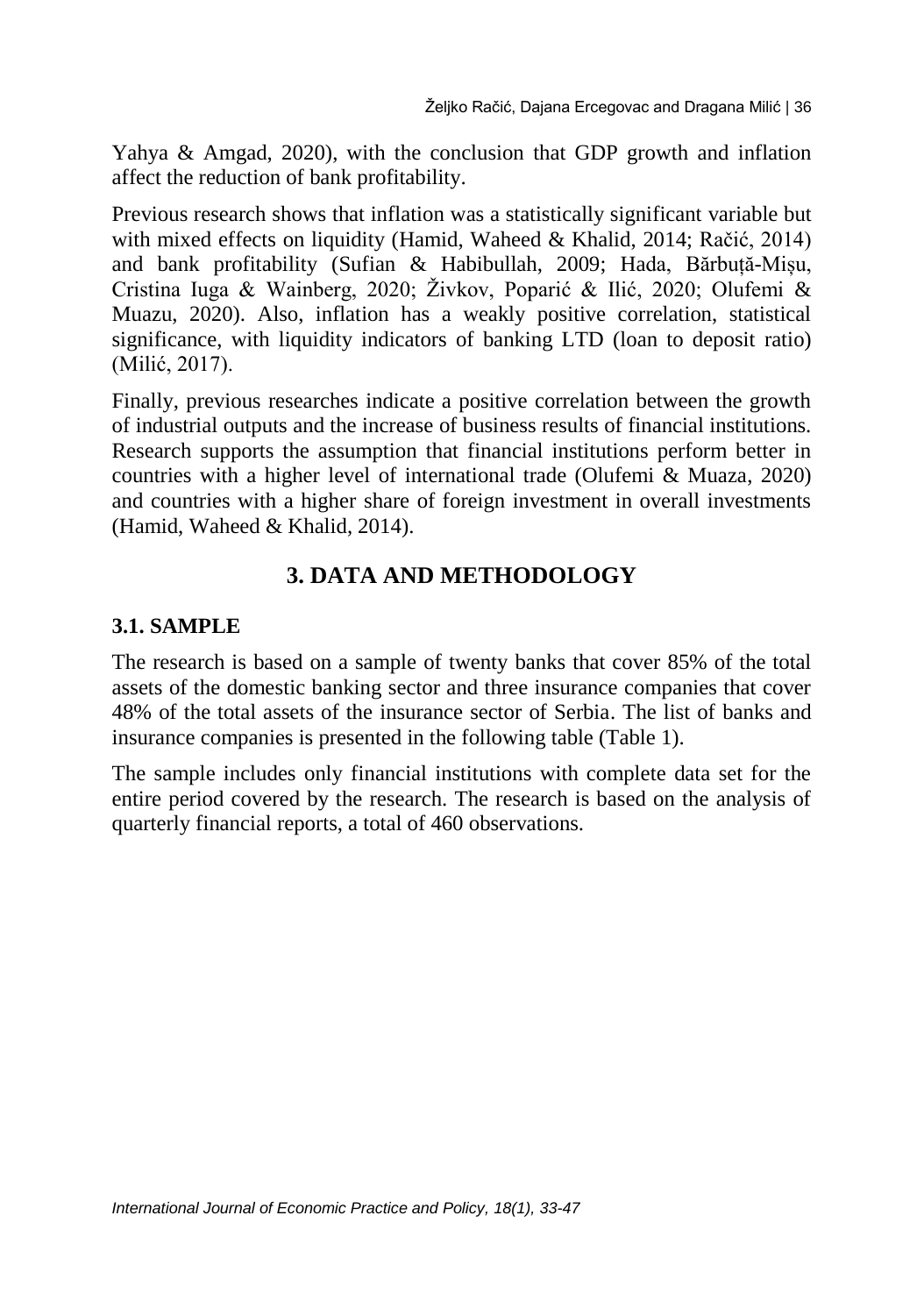#### Table 1

#### *Financial institutions in the sample*

| N   | The name of financial institution         | <b>Type</b> |
|-----|-------------------------------------------|-------------|
| 1.  | API Bank a.d. Beograd                     | bank        |
| 2.  | Addiko Bank a.d. Beograd                  | bank        |
| 3.  | AIK Bank a.d. Beograd                     | bank        |
| 4.  | Banca Intesa a.d. Beograd                 | bank        |
| 5.  | Banka Poštanska štedionica a.d. Beograd   | bank        |
| 6.  | Crédit Agricole Bank Serbia a.d. Novi Sad | bank        |
| 7.  | Direktna banka a.d. Kragujevac            | bank        |
| 8.  | Erste Bank a.d. Novi Sad                  | bank        |
| 9.  | Eurobank a.d. Beograd                     | bank        |
| 10. | Expobank a.d. Beograd                     | bank        |
| 11. | Halkbank a.d. Beograd                     | bank        |
| 12. | JUBMES Bank a.d. Beograd                  | bank        |
| 13. | Komercijalna banka a.d. Beograd           | bank        |
| 14. | MTS Bank a.d. Beograd                     | bank        |
| 15. | NLB Bank a.d. Beograd                     | bank        |
| 16. | Opportunity Bank a.d. Novi Sad            | bank        |
| 17. | ProCredit Bank a.d. Beograd               | bank        |
| 18. | Raiffeisen Bank a.d. Beograd              | bank        |
| 19. | Sberbank Serbia a.d. Beograd              | bank        |
| 20. | Société Générale Bank Serbia a.d. Beograd | bank        |
| 21. | <b>DDOR</b>                               | insurance   |
| 22. | Generali                                  | insurance   |
| 23. | Dunay                                     | insurance   |

*Note.* Retrieved from *National Bank of Serbia*, [www.nbs.rs](http://www.nbs.rs/)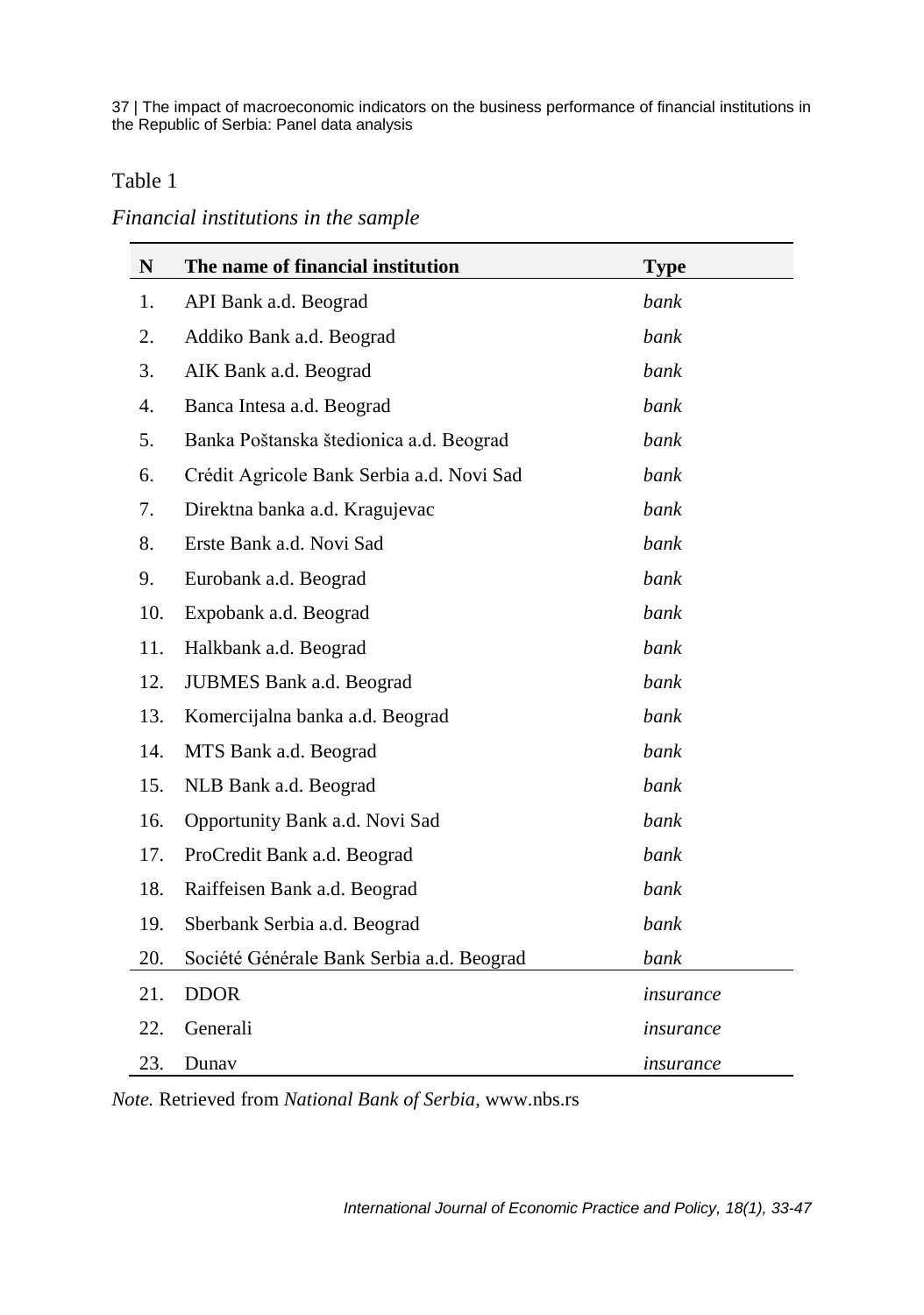## **3.2. METHODOLOGY**

To obtain reliable estimates of regression coefficients, we based the conclusions on the application of the dynamic regression model *GMM - General Method of Moments* (Arelano & Bond, 1991, Kripfganz, 2021, Bond, 2002). This model is suitable for analyzing variables correlated with their values from previous periods and within models in which endogeneity is suspected. Endogeneity occurs if a significant independent variable is omitted in the model, which is more or less correlated with any of the model included variables. Furthermore, frequently the error of the model is not random but is correlated with some of the variables from the model. It is essential to point out that the probability of the presence of endogeneity is exceptionally high in regression models, making the application of the GMM model relevant for this research.

The control results of the research are based on the application of static panel regression models (Ahn & Schmidt, 1995), which combine comparative data and time-series data. The static panel models are *Pooled Effects model*, *Fixed Effects model* and *Random Effects model*. The results of the application of these models differ from each other. Therefore, choosing the model that gives the statistically most significant estimates of regression coefficients is necessary. The selection of the relevant model is made based on the tests shown in the following table *(*Table2*)*.

#### Table 2

| Model selection tests within static panel regression models |  |  |  |  |
|-------------------------------------------------------------|--|--|--|--|
|-------------------------------------------------------------|--|--|--|--|

| <b>Model selection</b>                         | <b>Test</b>          |
|------------------------------------------------|----------------------|
| Pooled model vs. Fixed Effects model           | F - Test             |
| l Pooled model vs. Random Effects model        | Breusch - Pagan Test |
| l Fixed Effects model vs. Random Effects model | Hausman Test         |

*Note.* Newbold, P., Carlson, W. L., & Thorne, B. (2010). *Statistika za poslovanje i ekonomiju*. Zagreb: MATE.

Within the research, we analyzed the following regression model:

```
(l_1, roe, cap)_{ij} = \beta_0 + \beta_1 gdp_j + \beta_2 inf_j + \beta_3 roe + \beta_4 stopa\_ind_j + \omega_{ij} (1)
```
The paper analyzes the effects of macroeconomic indicators on the operations of financial institutions. As business indicators, we analyzed the following indicators of liquidity, profitability and solvency of financial institutions:

- $\bullet$   $l_1$  cash and cash equivalents to total assets ratio,
- *roe* net profit to capital ratio,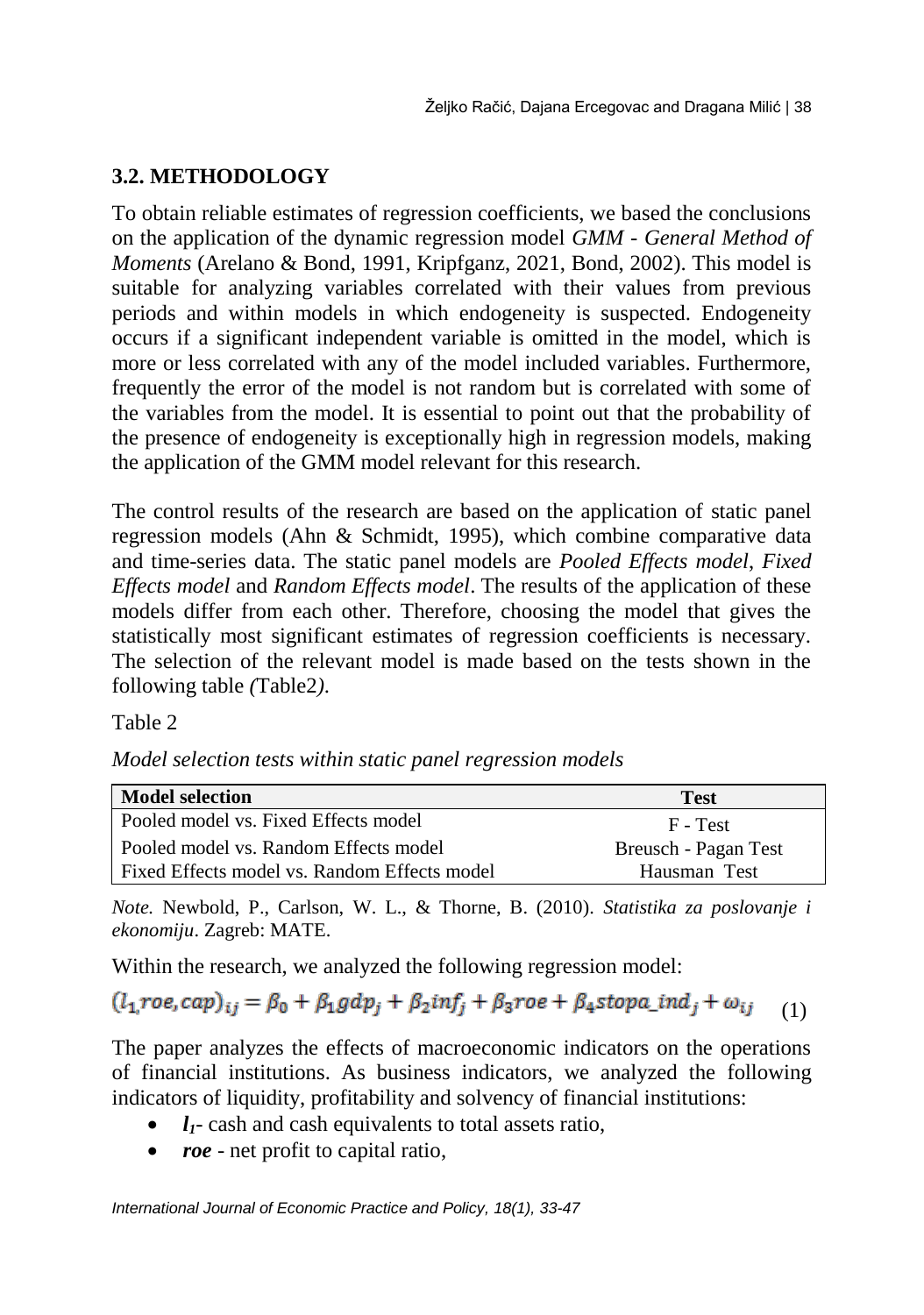*cap* - share of capital in the balance sheet total of banks and insurance companies.

The independent variables of the regression model are the following indicators:

- *gdp* quarterly changes in the gross domestic product rate (nonseasonally adjusted data, changes compared to the same quarter of the previous year),
- *inf* quarterly changes in the inflation rate (changes in consumer prices),
- *rate ind* quarterly changes in the rate of the index of industrial production in the Republic of Serbia.

The estimation of regression coefficients is based on the quarterly data analysis, covering the period from the second quarter of 2015 to the first quarter of 2020.

## **4. PANEL DATA RESULTS**

### **4.1. THE IMPACT OF MACROECONOMIC INDICATORS ON LIQUIDITY OF THE FINANCIAL INSTITUTIONS**

Results of the research (Table 3 and Table 4) confirmed that there are several statistically significant interdependencies between macroeconomic variables and liquidity of the financial institutions.

The static panel models estimated variations of the independent variables explain 17.6% of the L1 coefficient variations. Furthermore, the Hausman test confirmed that the Fixed - Effects model gives the most unbiased estimates of the regression coefficients.

After eliminating the heteroscedasticity and autocorrelation in the model, we emphasize that the growth of GDP and increase of inflation affect the reduction of liquidity of the financial institutions. Also, the estimates of regression coefficients support the conclusion that the growth rate of industrial production in the Republic of Serbia impacts the rise of the liquidity of the financial institutions.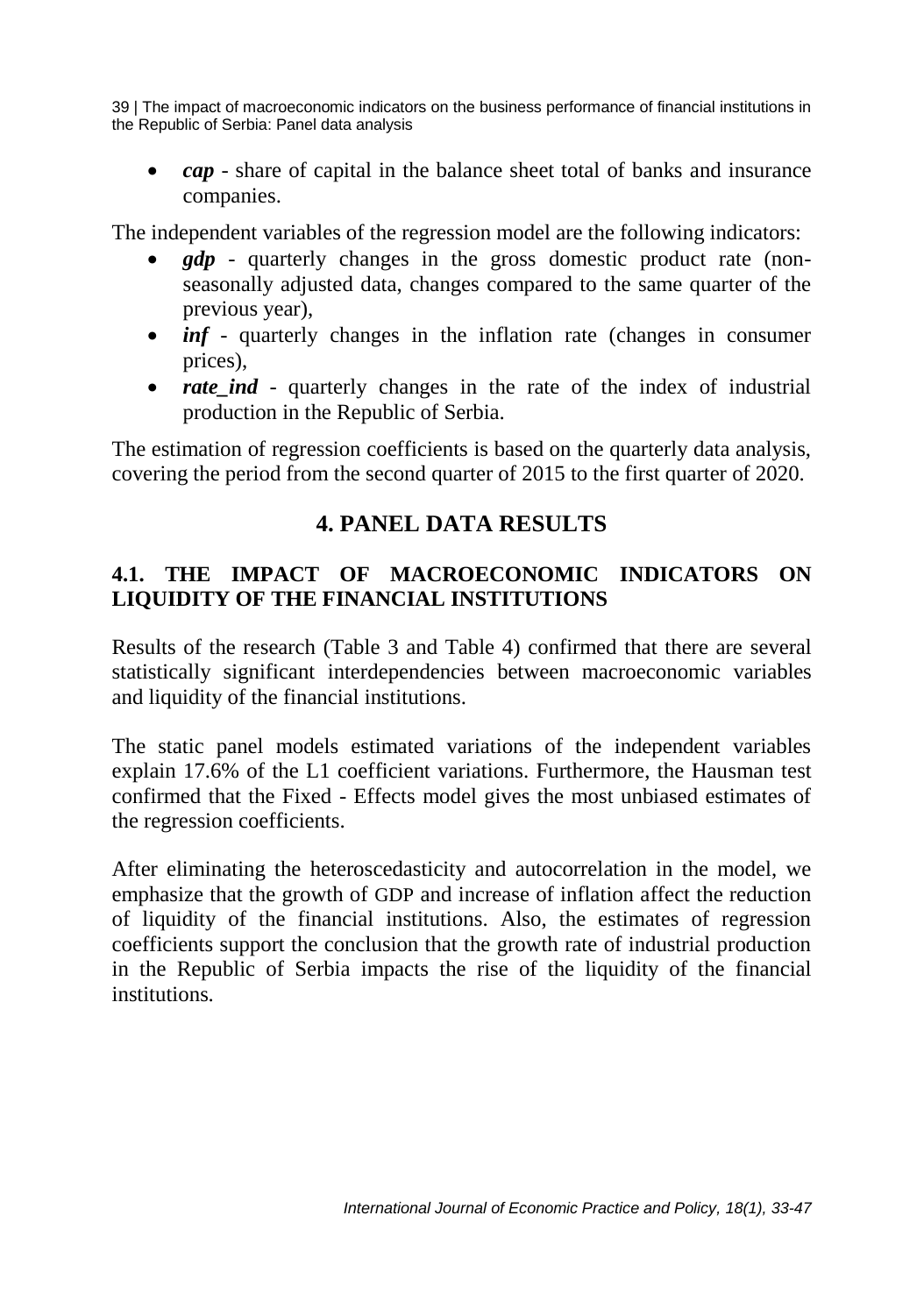#### Table 3

| $l_1$                                                              | Pooled (OLS)<br>model                                                       |              | <b>Fixed - Effects</b><br>model |              | <b>Random - Effects</b><br>model |              |  |
|--------------------------------------------------------------------|-----------------------------------------------------------------------------|--------------|---------------------------------|--------------|----------------------------------|--------------|--|
|                                                                    | Coef.                                                                       | Std.<br>Err. | Coef.                           | Std.<br>Err. | Coef.                            | Std.<br>Err. |  |
| gdp                                                                | $-1.010***$                                                                 | 0.151        | $-1.009***$                     | 0.212        | $-0.009***$                      | 0.120        |  |
| inf                                                                | $-0.946***$                                                                 | 0.252        | $-0.948***$                     | 0.231        | $-0.948$ <sup>***</sup>          | 0.200        |  |
| rate_ind                                                           | $0.015***$                                                                  | 0.004        | $0.014***$                      | 0.003        | $0.015***$                       | 0.003        |  |
| cons                                                               | $0.195***$                                                                  | 0.008        | $0.195***$                      | 0.009        | $0.195***$                       | 0.009        |  |
| <b>Coefficient of</b>                                              | ${\bf R}^2 = 0.108$                                                         |              | ${\bf R}^2 = 0.176$             |              | ${\bf R}^2 = 0.176$              |              |  |
| determination                                                      | (adjust)                                                                    |              | (within)                        |              | (within)                         |              |  |
| <b>Model selection</b>                                             | <b>Hausman test:</b><br>Prob $>$ chi2= 0.04 = FE model is the most relevant |              |                                 |              |                                  |              |  |
| <b>Elimination of</b><br>heteroscedasticity<br>and autocorrelation | Robust, Std. Err.                                                           |              |                                 |              |                                  |              |  |

*Results of static panel regression models (l1)*

*P*-values: \* significant at 10%, \*\* significant at 5%, \*\*\* significant at 1%

*Note.* Calculation of authors using Stata 13 software.

#### Table 4

*Results of dynamic regression model GMM - General Method of Moments (l1)* 

| $l_1$                  | <b>GMM - General Method of Moments</b> |           |  |  |  |
|------------------------|----------------------------------------|-----------|--|--|--|
|                        | Coef.                                  | Std. Err. |  |  |  |
| $l_1$ (lag 1)          | $-0.029$                               | 0.078     |  |  |  |
| gdp                    | $-0.496$                               | 0.272     |  |  |  |
| inf                    | $-0.209$                               | 0.438     |  |  |  |
| rate ind               | $-0.00004$                             | 0.003     |  |  |  |
| cons                   | $0.165***$                             | 0.022     |  |  |  |
| <b>Elimination of</b>  |                                        |           |  |  |  |
| heteroscedasticity and | Robust, Std. Err.                      |           |  |  |  |
| autocorrelation        |                                        |           |  |  |  |

P-values: \* significant at 10%, \*\* significant at 5%, \*\*\* significant at 1%

*Note.* Calculation of authors using Stata 13 software.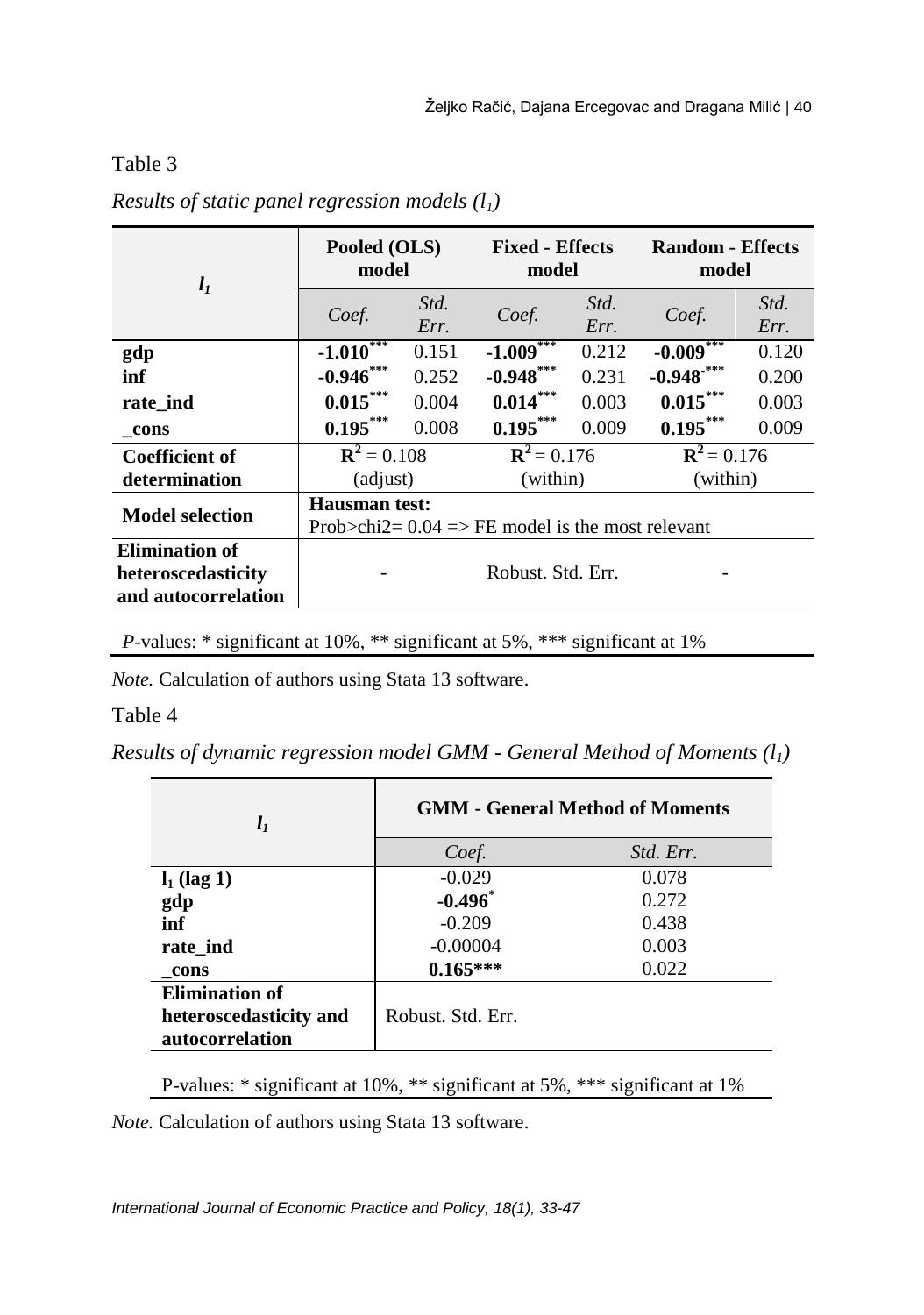Regarding the application of the GMM model, which gives the best estimates of the observed interdependencies, we concluded that only the growth of the GDP in the Republic of Serbia at a statistically significant level affects the reduction of national financial sector liquidity. The obtained estimates of regression coefficients using GMM model are shown in Table 4.

## **4.2. THE IMPACT OF MACROECONOMIC INDICATORS ON PROFITABILITY OF THE FINANCIAL INSTITUTIONS**

Results of the research (Table 5 and Table 6) confirmed that there are several statistically significant interdependencies between macroeconomic variables and profitability of the domestic financial institutions.

The application of static panel regression models estimates that 9.7% of the variations in the profitability of domestic financial institutions are explained by the regressors included in the model. Based on the results of the Hausman test, we point out that the Random - Effects model gives the best estimations of the observed interdependencies.

Table 5

|                                                                             | Pooled (OLS)                                        |       | <b>Fixed – Effects</b> |       | $\mathbf{Random} -$  |       |
|-----------------------------------------------------------------------------|-----------------------------------------------------|-------|------------------------|-------|----------------------|-------|
|                                                                             | model                                               |       | model                  |       | <b>Effects model</b> |       |
| roe                                                                         |                                                     | Std.  | Coef.                  | Std.  |                      | Std.  |
|                                                                             | Coef.                                               | Err.  |                        | Err.  | Coef.                | Err.  |
| gdp                                                                         | $1.816***$                                          | 0.448 | $1.814***$             | 0.354 | $1.814***$           | 0.488 |
| inf                                                                         | $3.056***$                                          | 0.749 | $3.058***$             | 0.591 | $3.058***$           | 1.010 |
| rate ind                                                                    | $-0.022$ <sup>*</sup>                               | 0.012 | $-0.022$ **            | 0.010 | $-0.022$ **          | 0.011 |
| cons                                                                        | $-0.091***$                                         | 0.022 | $-0.091***$            | 0.018 | $-0.091***$          | 0.042 |
| <b>Coefficient of</b>                                                       | ${\bf R}^2 = 0.054$                                 |       | ${\bf R}^2 = 0.097$    |       | ${\bf R}^2 = 0.097$  |       |
| determination                                                               | (adjust)                                            |       | (within)               |       | (within)             |       |
| <b>Model selection</b>                                                      | <b>Hausman test:</b>                                |       |                        |       |                      |       |
|                                                                             | Prob>chi2= $0.999$ => RE model is the most relevant |       |                        |       |                      |       |
| <b>Elimination of</b>                                                       |                                                     |       |                        |       |                      |       |
| heteroscedasticity                                                          |                                                     |       |                        |       | Robust, Std. Err.    |       |
| and autocorrelation                                                         |                                                     |       |                        |       |                      |       |
| P-values: * significant at 10%, ** significant at 5%, *** significant at 1% |                                                     |       |                        |       |                      |       |

*Results of static panel regression models (roe)*

*Note*. Calculation of authors using Stata 13 software.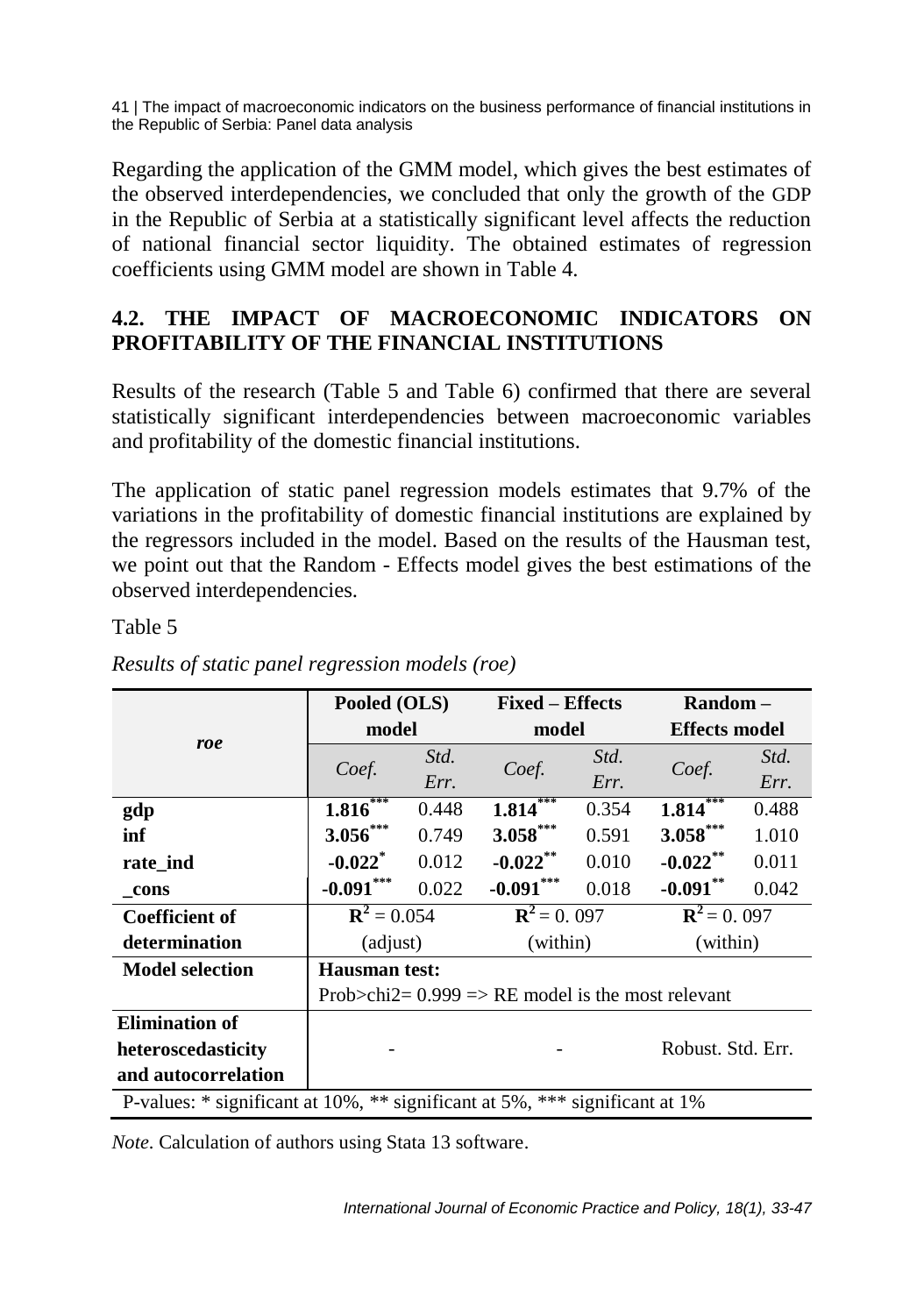After eliminating heteroscedasticity and autocorrelation in the model, we find that the growth of GDP and inflation has a positive effect on the profitability of the financial institutions, while the growth of industrial production rate reduces their profitability.

Table 6 shows the results of the application of the dynamic GMM panel model. On the base of the estimation results of GMM model we stress that only inflation rate at a statistically significant level impacts the reduction of financial institutions profitability.

Table 6

|                                                                                   | <b>GMM</b> model       |           | <b>GMM</b> model  |           |  |
|-----------------------------------------------------------------------------------|------------------------|-----------|-------------------|-----------|--|
| roe                                                                               | $(\text{lag } 1)$      |           | $(\text{lag } 2)$ |           |  |
|                                                                                   | Coef.                  | Std. Err. | Coef.             | Std. Err. |  |
| roe $(\text{lag } 1)$                                                             | $0.756$ <sup>***</sup> | 0.144     | $-0.152$          | 0.127     |  |
| roe $(\text{lag } 2)$                                                             |                        |           | $0.626***$        | 0.178     |  |
| gdp                                                                               | 0.231                  | 0.374     | $-1.041$          | 2.798     |  |
| inf                                                                               | $-3.123$ <sup>*</sup>  | 1.875     | $-6.334$ *        | 3.751     |  |
| rate ind                                                                          | $-0.008$               | 0.006     | 0.025             | 0.016     |  |
| cons                                                                              | 0.055                  | 0.045     | 0.155             | 0.156     |  |
| <b>Elimination of</b>                                                             |                        |           |                   |           |  |
| heteroscedasticity and                                                            | Robust, Std. Err.      |           | Robust, Std. Err. |           |  |
| autocorrelation                                                                   |                        |           |                   |           |  |
| P-values: $*$ significant at 10%, $**$ significant at 5%, $***$ significant at 1% |                        |           |                   |           |  |

*Results of dynamic regression model GMM - General Method of Moments (roe)* 

*Note*. Calculation of authors using Stata 13 software.

## **4.3. THE IMPACT OF MACROECONOMIC INDICATORS ON SOLVENCY OF THE FINANCIAL INSTITUTIONS**

Finally, obtained results (Table 7 and 8) confirmed that there are several statistically significant interdependencies between macroeconomic variables and the solvency of the financial institutions.

The research results (Table 7) estimate that only 2.4% of the variation in the share of capital in the balance sheet total of domestic financial sector is explained by analyzed macroeconomic indicators. The Hausman test confirmed that the Random - Effects model best describes the impact of macroeconomic developments on the solvency of domestic financial institutions. We concluded that there are no statistically significant interdependencies between analyzed variables after eliminating the heteroscedasticity and autocorrelation in the model.

*International Journal of Economic Practice and Policy, 18(1), 33-47*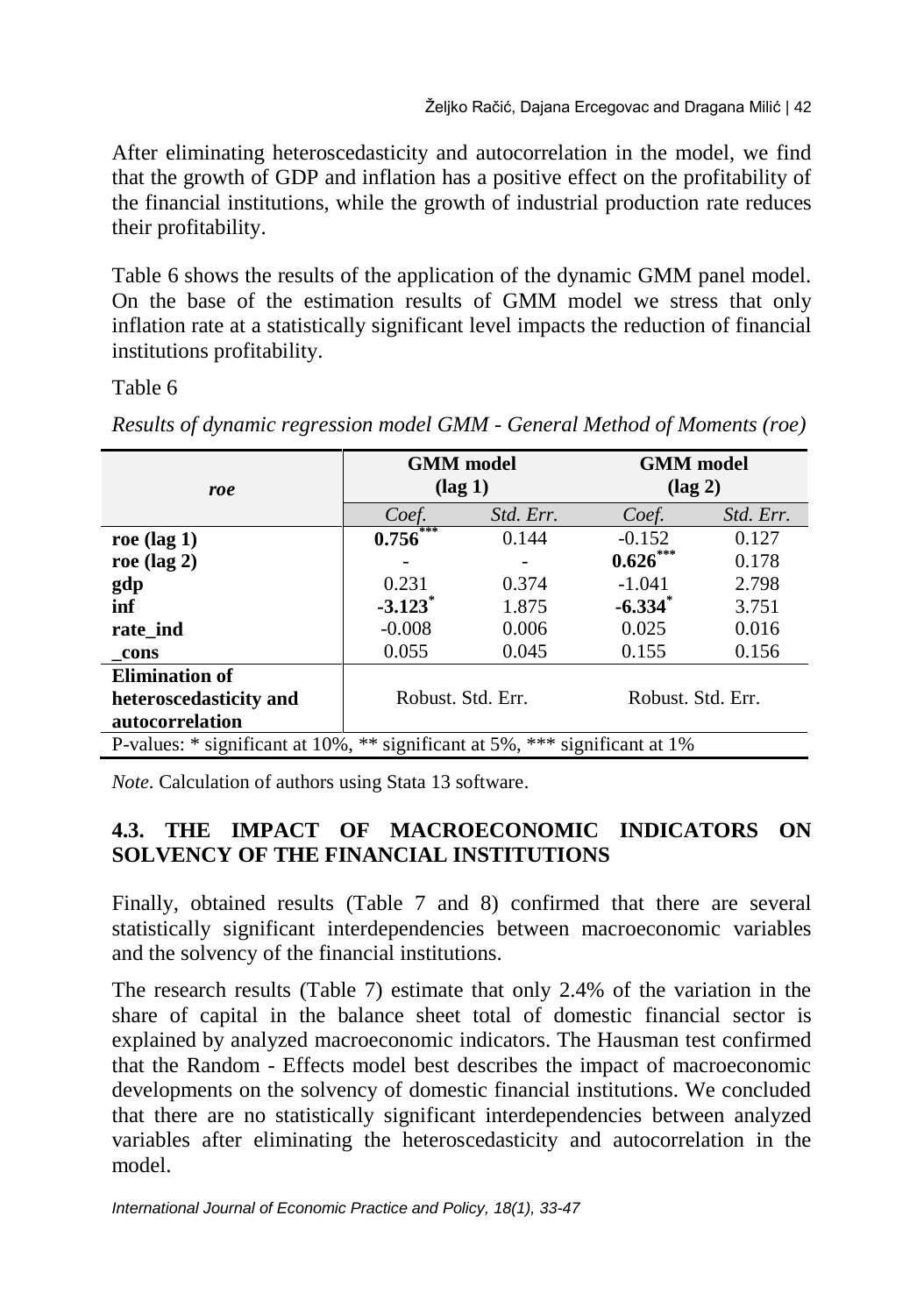#### Table 7

|  |  | Results of static panel regression models (cap) |  |
|--|--|-------------------------------------------------|--|
|  |  |                                                 |  |

|                        | Pooled (OLS)                                          |       | <b>Fixed-Effects</b> |       | <b>Random-Effects</b> |       |
|------------------------|-------------------------------------------------------|-------|----------------------|-------|-----------------------|-------|
|                        | model                                                 |       | model                |       | model                 |       |
| cap                    | Coef.                                                 | Std.  |                      | Std.  | Coef.                 | Std.  |
|                        |                                                       | Err.  | Coef.                | Err.  |                       | Err.  |
| gdp                    | $-0.328$                                              | 0.206 | $0.33***$            | 0.104 | $-0.33$               | 0.306 |
| inf                    | $-0.234$                                              | 0.345 | $-0.232$             | 0.173 | $-0.232$              | 0.302 |
| rate ind               | $-0.001$                                              | 0.006 | 0.002                | 0.003 | 0.002                 | 0.018 |
| cons                   | $0.211***$                                            | 0.010 | $-0.21$ ***          | 0.005 | $0.211***$            | 0.018 |
| <b>Coefficient of</b>  | ${\bf R}^2 = 0.005$                                   |       | ${\bf R}^2 = 0.024$  |       | ${\bf R}^2 = 0.024$   |       |
| determination          | (adjust)                                              |       | (within)             |       | (within)              |       |
| <b>Model selection</b> | Hausman test:                                         |       |                      |       |                       |       |
|                        | Prob $>$ chi2= 0.999 => RE model is the most relevant |       |                      |       |                       |       |
| <b>Elimination of</b>  |                                                       |       |                      |       |                       |       |
| heteroscedasticity     |                                                       |       |                      |       | Robust, Std.Err.      |       |
| and autocorrelation    |                                                       |       |                      |       |                       |       |

P-values: \* significant at 10%, \*\* significant at 5%, \*\*\* significant at 1%

*Note.* Calculation of authors using Stata 13 software.

#### Table 8

*Results of dynamic regression model GMM - General Method of Moments (cap)* 

| cap                   |                     | <b>GMM</b> model<br>$(\text{lag } 1)$  | <b>GMM</b> model<br>$(\text{lag } 2)$ |           |  |
|-----------------------|---------------------|----------------------------------------|---------------------------------------|-----------|--|
|                       | Coef.               | Std. Err.                              | Coef.                                 | Std. Err. |  |
| cap $(\text{lag } 1)$ | 0.215               | 0.301                                  | 0.529                                 | 0.278     |  |
| cap $(\text{lag } 2)$ |                     |                                        |                                       | 0.262     |  |
| gdp                   | 0.124               | 0.108                                  |                                       | 0.777     |  |
| inf                   | $-0.170$            | 0.343                                  | 1.657                                 | 1.041     |  |
| rate ind              | $-0.003$            | 0.002                                  | $-0.002$                              | 0.003     |  |
| cons                  | $0.153***$<br>0.065 |                                        | 0.054                                 | 0.064     |  |
| <b>Elimination of</b> |                     |                                        |                                       |           |  |
| heteroscedasticity    |                     | Robust, Std. Err.<br>Robust, Std. Err. |                                       |           |  |
| and autocorrelation   |                     |                                        |                                       |           |  |

P-values: \* significant at 10%, \*\* significant at 5%, \*\*\* significant at 1%

*Note.* Calculation of authors using Stata 13 software.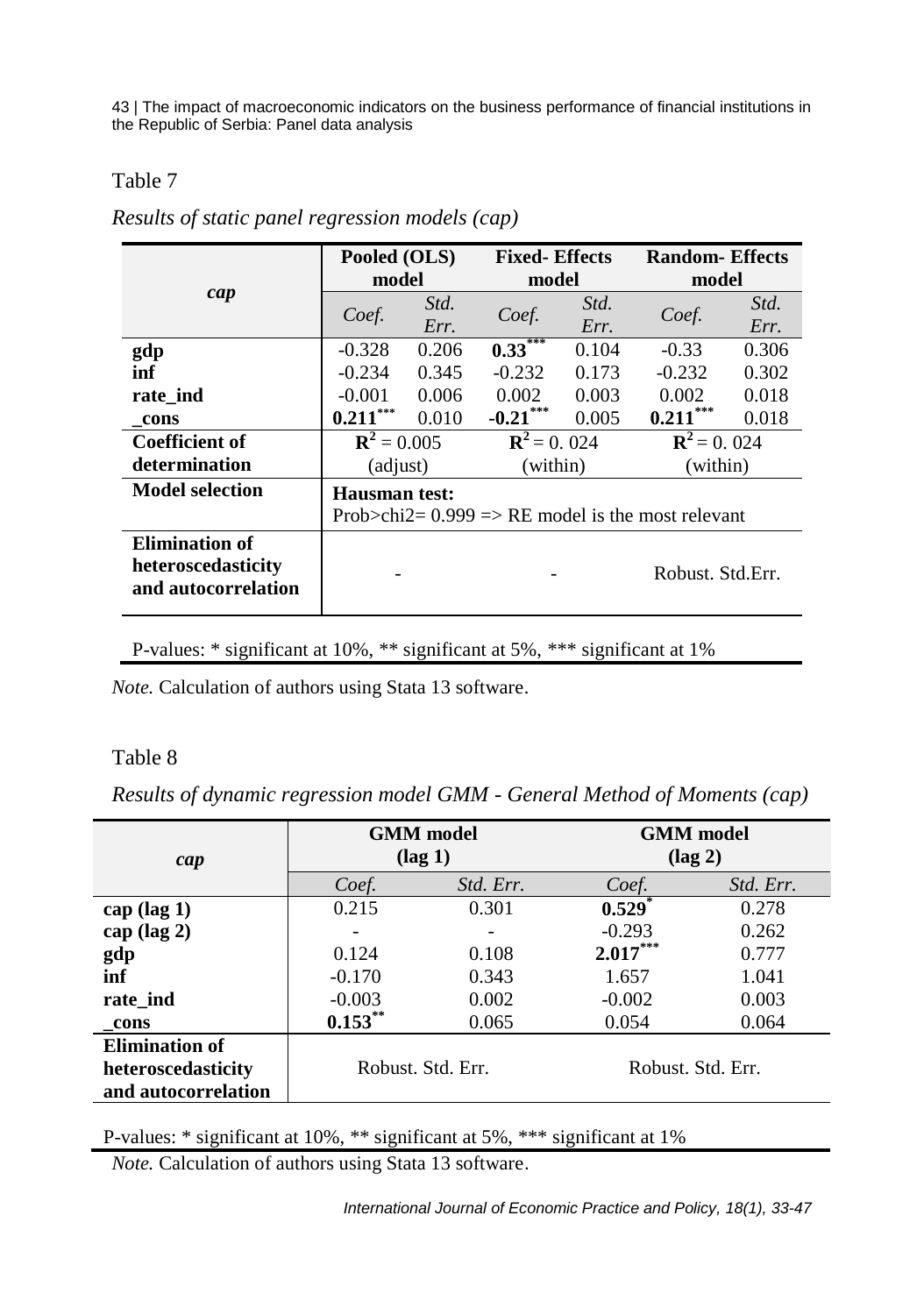Finally, estimation results of the GMM model presented in Table 8 verifies that GDP growth at a statistically significant level affects the growth of solvency of financial institutions.

### **5. CONCLUSION**

Based on the obtained research results, we concluded that the growth of GDP and inflation had an influence on the reduction of financial institutions liquidity, while the growth of the industrial production index affects its increase. Considering the expected existence of a negative correlation between profitability and liquidity, we find evidence that GDP growth and inflation (which in the observed period was within the framework that stimulates economic growth) impact the rise of financial sector profitability, i.e. reduce their liquidity. In conditions of economic growth, banks and insurance companies do not need to maintain a high level of secondary liquidity reserves, and it is easier for them to anticipate daily needs for liquid assets. Regarding the industrial production index, we can highlight that its growth has a positive effect on the financial situation in companies, which is reflected in the increase of their capacity to repay loans and purchase insurance policies. Moreover, the decrease in the share of non-performing loans and the increase in the volume of sales of insurance policies increase the liquidity of domestic financial institutions in general.

Furthermore, based on the empirical evidence, we can point out that the growth of GDP and inflation affect the increased profitability of financial institutions. The upward economic cycle increases the need for loans, which has a positive effect on banks' profitability. Also, in the conditions of economic expansion, with a rise in demand for loans, there is an increase in service expenses in the household sector, including insurance. Increased lending activity, accompanied BY low inflation rates that stimulate economic growth, increase banks and insurance company's profitability, which is in line with the survey results.

Finally, on the base of the presented results, we concluded that the growth of GDP increases the solvency of financial institutions. Despite the excellent capitalization of the domestic banking sector, the growth of GDP has further strengthened the stability of banks, which is a reasonable basis for the future development of the financial and real sector in the Republic of Serbia. This study is relevant to the vast number of researchers, analysts and policymakers interested in macroeconomic relations and the financial sector. Further research concerning the investigated nexus can be expanded with the use of data, including financial institutions in the Western Balkan countries.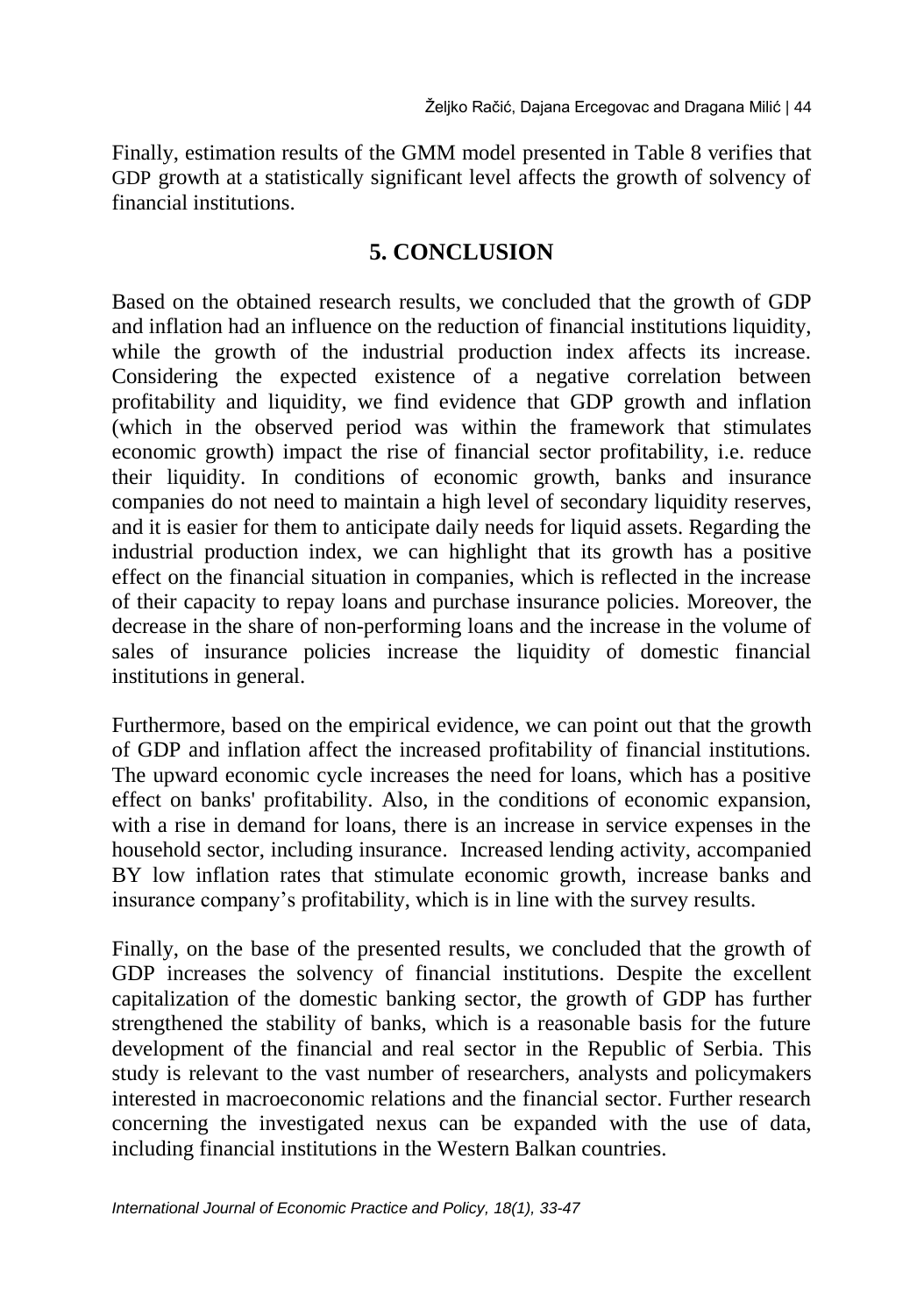#### **REFERENCES**

- Ahn, S., C., & Schmidt, P. (1995). Efficient estimation of models for dynamic panel data. Journal of Econometrics, *68*(1), 5-27.
- Al-Homaidi, E. A., Almaqtari, F. A., Yahya, A. T., & Amgad, S. D. (2020). Internal and external determinants of listed commercial banks' profitability in India: dynamic GMM approach. *International Journal of Monetary Economics and Finance*, *13*(1), 34-67.
- Arellano, M., & Bond, S. (1991). Some Tests of Specification for Panel Data: Monte Carlo Evidence and an Application to Employment Equations. *The Review of Economic Studies, 58*(2), 277-297.
- Bohachova, O. (2008). The impact of macroeconomic factors on risks in the banking sector: a cross-country empirical assessment. *IAW Diskussionspapiere,* 44.
- Bond, S., R. (2002). Dynamic panel data models: a guide to micro data methods and practice. *Portuguese Economic Journal*, 1, 141–162.
- Ercegovac, D., Jovin, S., & Račić, Ž. (2018). The digital transformation of the banking sector in Serbia. In *Proceeding from XXIII International Scientific Conference - SM2018* (480-488). Subotica, Republic of Serbia: Faculty of Economics in Subotica.
- Ercegovac, D., Vlaović Begović, S., & Jovin, S. (2019). Тhe analysis of the key indicators of the Republic of Serbia banking sector. *Anali Ekonomskog fakulteta u Subotici, 55*(41), 81-94.
- Hada, T., Bărbuță-Mișu, N., Cristina Iuga, I., & Wainberg, D. (2020). Macroeconomic Determinants of Non-performing Loans of Romanian Banks. *Sustainability*, *12*(18), 7533.
- Hamid Mahmood, H., Waheed, A., & Khalid, S. (2014). Role of Macroeconomic Indicators in Banking Crisis. *Academic Research International*, *5*(2), 205.
- Kiymaz, H. (2004). Cross-border acquisitions of US financial institutions: Impact of macroeconomic factors. *Journal of Banking & Finance*, *28*(6), 1413-1439.
- Kripfganz, S. (2021). XTDPDGMM: Stata module to perform generalized method of moments estimation of linear dynamic panel data models. *EconPapers*, Economics at your fingers, available at: https://econpapers.repec.org/software/bocbocode/s458395.htm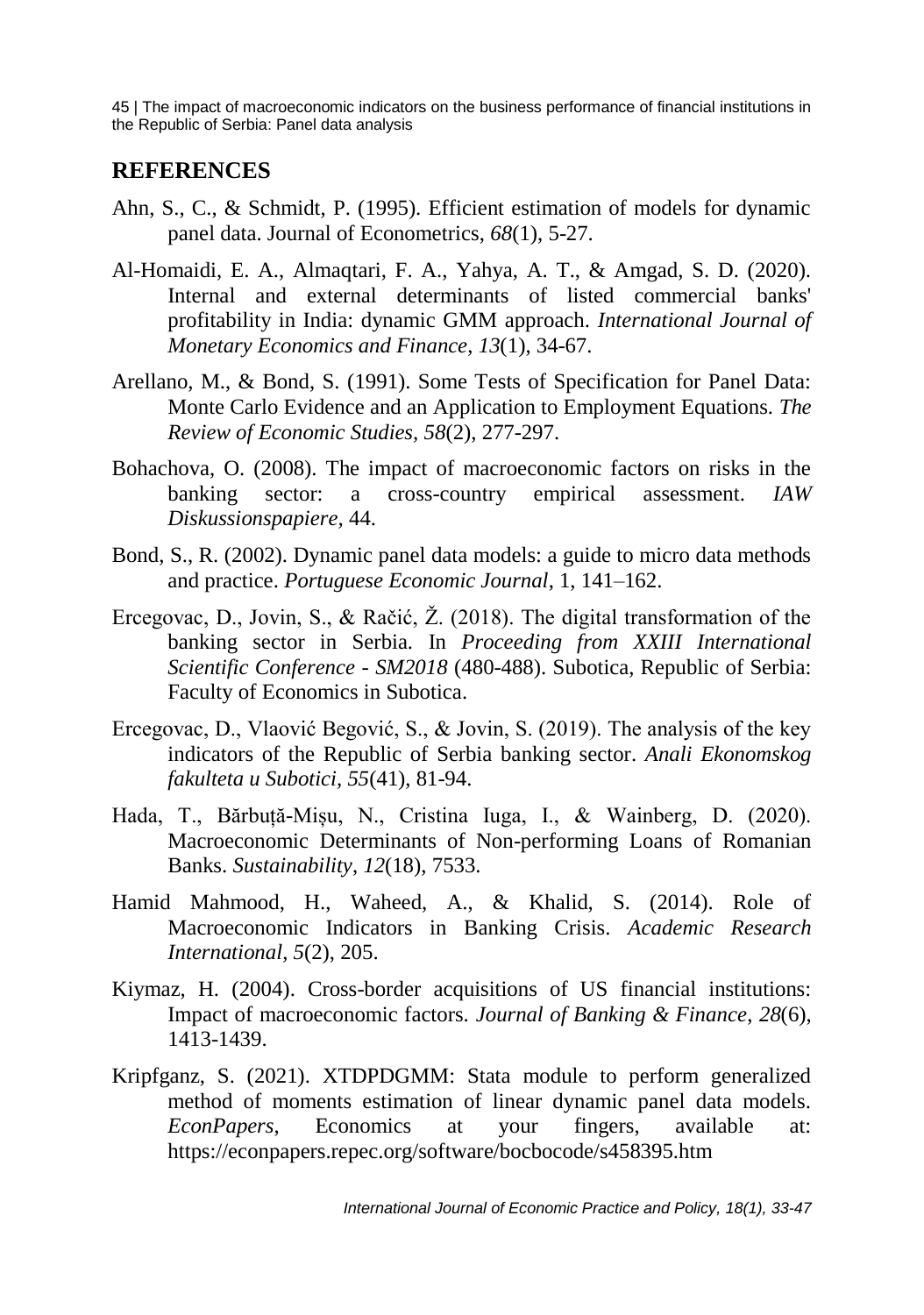- Lucchetta, M. (2007). What Do Data Say About Monetary Policy, Bank Liquidity and Bank Risk Taking? *Economic Notes*, *36*(2), 189–203.
- Milić, D., & Jovin, S. (2017). The banking sector liquidity as a foundation for introducing innovations in business. In *Innovation, Ict and Education for the Next Generation* (223-235). Novi Sad, Repubic of Serbia: Faculty of Economics and Engineering Management.
- Milišić, N., & Račić, Ž. (2019). Research of determinants of non-performing loans of the banking sector of Serbia. *School of Business,* 2/2019, 23-34.
- Mitrović, R., Nestorović, M., & Ljubić, M. (2016). Relationship between macroeconomic aggregates and bank performance. *Megatrend revija*, *13*(1), 131-146.
- Mohammad, S., Asutay, M., Dixon, R., & Platonova, E. (2020). Liquidity risk exposure and its determinants in the banking sector: A comparative analysis between Islamic, conventional and hybrid banks. *Journal of International Financial Markets, Institutions and Money*, 66, 101196.
- Newbold, P., Carlson, W. L., & Thorne, B. (2010). *Statistika za poslovanje i ekonomiju*. Zagreb: MATE.
- Olufemi, A. A., & Muazu, I. (2020). On the macroeconomic determinants of financial institutions development in sub-Saharan Africa. *International Review of Economics*, 67, 69-85.
- Račić, Ž. (2014). Uticaj osnovnih makroekonomskih pokazatelja na likvidnost bankarskog sektora Srbije. *School of Business*, 2/2014, 67-76.
- Račić, Ž., Stanišić, N., & Račić, M. (2014). A Comparative Analysis of the Determinants of Interest Rate Risk Using the Example of Banks from Developed and Developing Financial Markets*. Engineering Economics*, *25*(4), 395–400.
- Somoye, R., O., C., & Ilo, B., M. (2009). The Impact of Macroeconomic Instability on the Banking Sector Lending Behaviour in Nigeria. *Journal of Money, Investment and Banking,* 7.
- Sufian, F., & Habibullah, M. S. (2009). Bank specific and macroeconomic determinants of bank profitability: Empirical evidence from the China banking sector*. Frontiers of Economics in Chin*a, 2, 274-291.
- Swamy, V. (2012) Impact of Macroeconomic and Endogenous Factors on Non Performing Bank Assets. *Available at SSRN 2060753*.